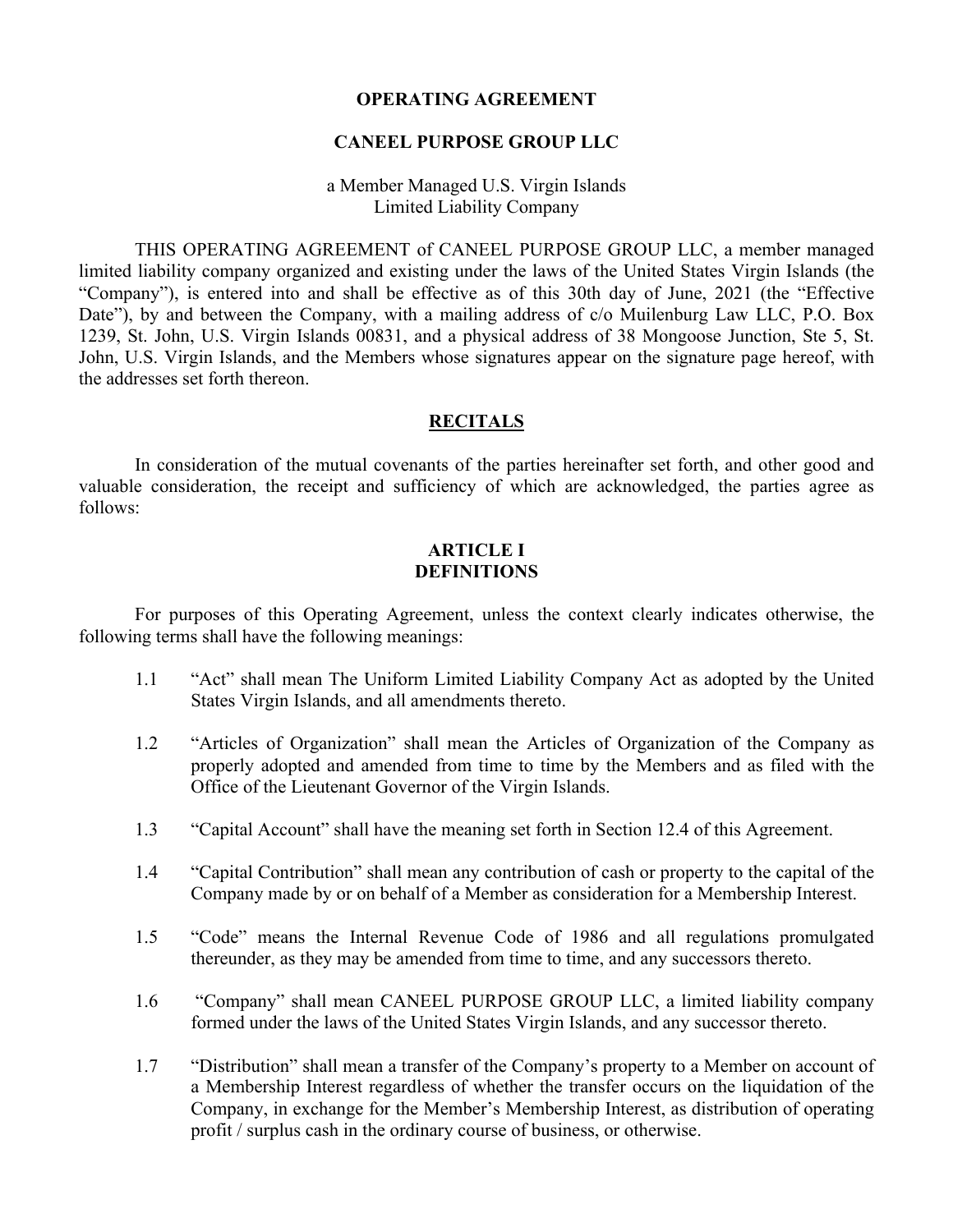- 1.8 "Disposition/Dispose" shall mean any sale, assignment, transfer, exchange, mortgage, pledge, grant, hypothecation, or other transfer, absolute or as security or encumbrance (including dispositions by operation of law).
- 1.9 "Initial Capital Contribution" shall mean the value of the initial contribution to the capital of the Company pursuant to this Operating Agreement, as noted in Exhibit "A" attached hereto.
- 1.10 "Initial Members" shall mean the first persons to acquire a Membership Interest in the Company and execute this Operating Agreement.
- 1.11 "Majority Approval" means (a) approval in writing, or at a meeting of the Members, of Members having Membership Interests in excess of one-half of the Membership Interests of all the Members entitled to vote on a particular matter; or (b) approval by a majority of Members voting at a meeting at which not less than a majority of Membership Interests are present or represented.
- 1.12 "Manager" shall mean the Member of the Company that is serving as Manager hereunder at the relevant time, and shall include VITAL INTERESTS LLC, as initial Manager, or any Person or Persons who succeeds it in that capacity.
- 1.13 "Member" shall mean the Initial Member executing this Operating Agreement, any transferee of a Member, or any additional person admitted as a Member.
- 1.14 "Membership Interest" shall mean a Member's entire interest in the Company including such Member's rights in the Company's profits, losses and Distributions pursuant to Exhibit "A" of this Agreement, as the same may be amended from time-to-time in accordance with the Act, and such other rights and privileges that the Member may enjoy by being a Member.
- 1.15 "Operating Agreement" or "Agreement" shall mean this Operating Agreement as originally executed and as it may be amended from time to time.
- 1.16 "Person" shall mean any individual or entity, and the heirs, executors, administrators, legal representatives, successors, and assigns of such Person where the context so permits.
- 1.17 "Taxing Jurisdiction" shall mean any state, local, or foreign government that collects tax, interest or penalties, however designated, on any Member's share of the income or gain attributable to the Company.

## **ARTICLE II FORMATION OF LIMITED LIABILITY COMPANY**

Effective upon the filing of Articles of Organization for the Company, the parties hereby form the Company under the provisions of the Act and, except as herein otherwise expressly provided, the rights and liabilities of the Members shall be as provided in the Act. The parties agree to take such actions as are necessary or appropriate to effect the filing of such Articles.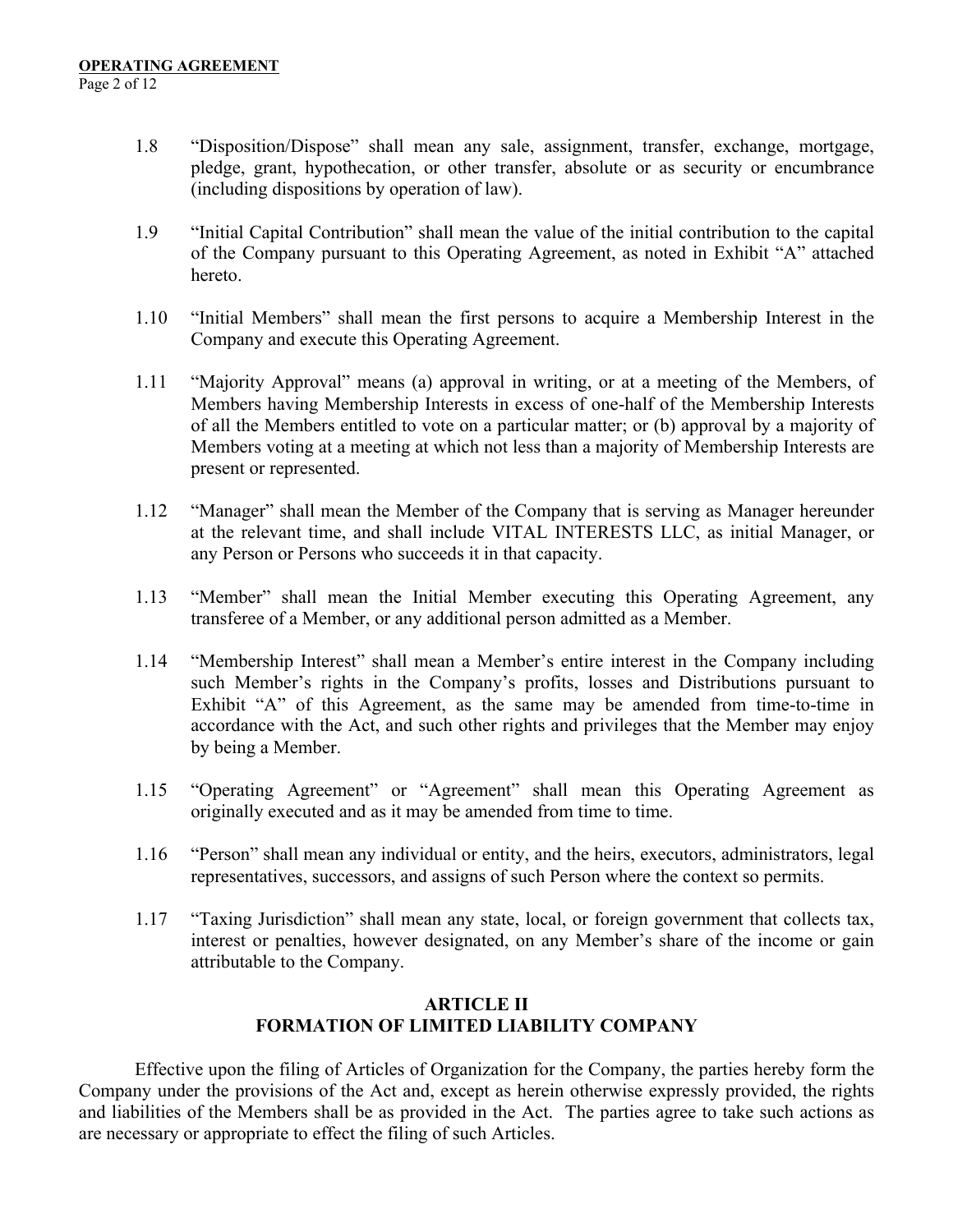## **ARTICLE III NAME**

The business of the Company shall be conducted under the name of CANEEL PURPOSE GROUP LLC, or such other name as may be determined with Majority Approval.

## **ARTICLE IV NATURE OF BUSINESS**

The business of the Company is to engage in any lawful act or activity for which limited liability companies may be organized under the laws of the Virgin Islands, including but not limited to the ownership and operation of a hospitality and real estate business in the United States Virgin Islands. The Company's business is expected to include operation of the Caneel Bay resort property on St. John, U.S. Virgin Islands, subject to the Company entering into a new lease with the National Park Service and/or U.S. Department of Interior for such purpose.

## **ARTICLE V NAMES AND ADDRESSES OF MEMBERS**

The names and addresses of the Members are as set forth in Exhibit "A", as the same may be modified from time to time with Majority Approval.

#### **ARTICLE VI TERM**

The Company is to be an "at-will company" and shall have perpetual existence.

## **ARTICLE VII PRINCIPAL PLACE OF BUSINESS**

The principal place of business / principal office of the Company shall be at c/o Muilenburg Law LLC, P.O. Box 1239, St. John, U.S. Virgin Islands 00831, with a physical address of 38 Mongoose Junction, Ste 5, St. John, U.S. Virgin Islands, unless and until changed as provided in this Agreement.

## **ARTICLE VIII REGISTERED AGENT**

The registered agent for the service of process and the registered office shall be that Person and location reflected in the Articles as filed in the Office of the Lieutenant Governor. The Manager may, from time to time, change the registered agent through appropriate filings.

## **ARTICLE IX CAPITAL AND CONTRIBUTIONS**

9.1. Initial Commitments and Contributions. The initial capital of the Company shall be not less than that required by Virgin Islands law. By the execution of this Operating Agreement, the initial Members hereby agree to make the capital contributions set forth in the attached Exhibit "A," and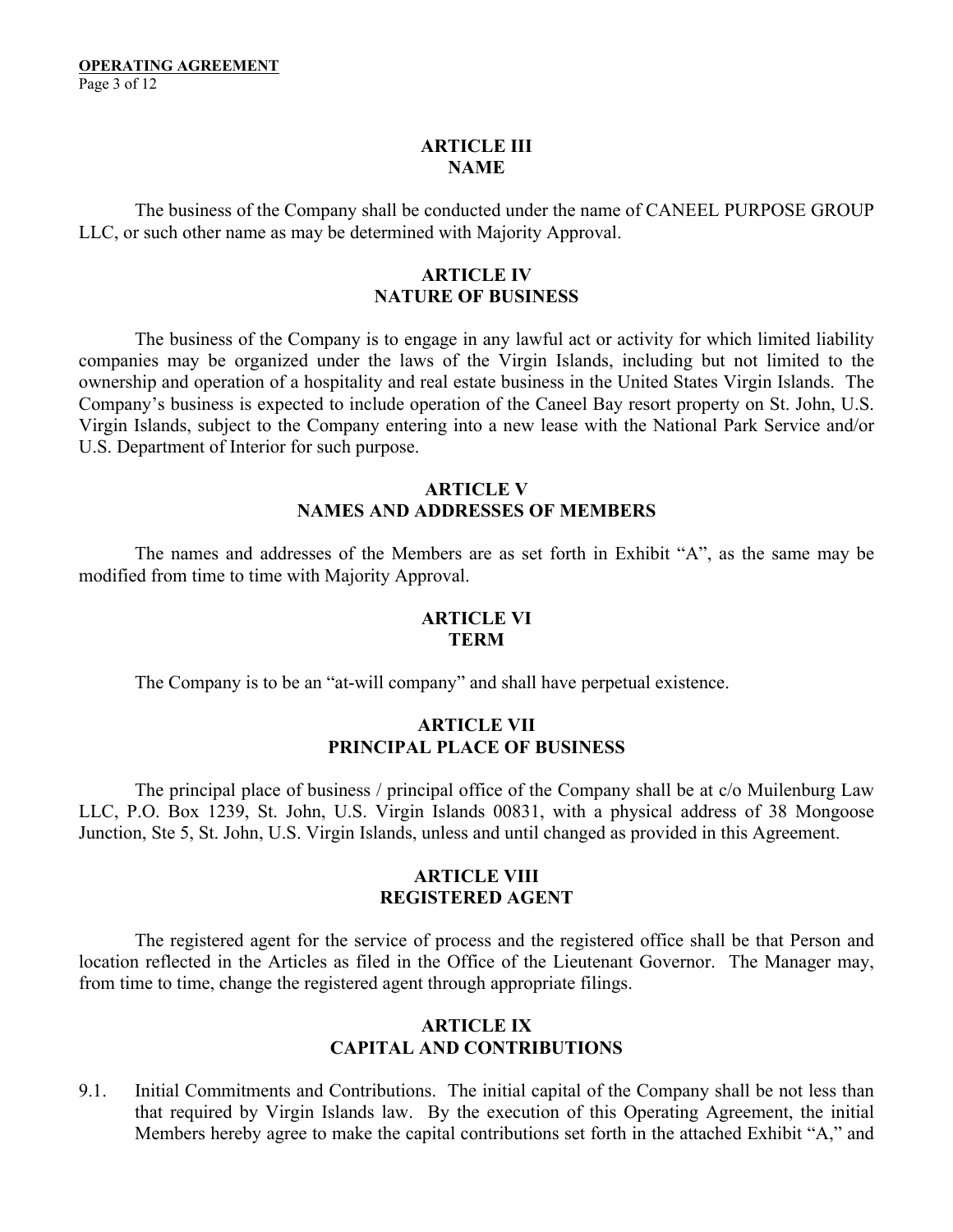agree that to the extent that any of such contributions consist of property or services other than money, such contributions shall be valued as set forth on Exhibit "A". The Members' interests in the total capital of the Company (the Members' "Sharing Ratios," as adjusted from time to time to reflect changes in the Capital Accounts of the Members and the total capital in the Company) are also set forth in Exhibit "A." Any Person who is admitted as a Member (other than an assignee of a membership interest who has been admitted as a Member) shall make the capital contribution set forth in an agreement between such Member and the Company or as otherwise determined by the Manager in accordance with Article XVI. No interest shall accrue on any capital contribution and no Member shall have any right to withdraw or to be repaid any capital contribution except as provided in this Operating Agreement.

- 9.2. Additional Contributions. In addition to the initial capital contributions, the Manager may determine from time to time that additional capital contributions are needed to enable the Company to conduct its business and affairs. After making such a determination, notice of it shall be given to all Members in writing at least ten (10) business days before the date on which the additional contributions are due. The notice shall describe in reasonable detail, the purposes and uses of such additional capital, the amounts of additional capital required, and the date by which payment of the additional capital is due. Each Member shall be obligated to make such additional capital contribution to the extent of any unfulfilled commitment. Any Member who has fulfilled that Member's commitment, has the right, but not the obligation (a) to make the additional capital contributions needed, according to that Member's Sharing Ratio prior to such contribution, and (b) in the event less than all of the additional capital is received by the Company from Members exercising such rights, to contribute additional capital, up to the total amount sought by the Company, in the proportion which the Member's Sharing Ratio bears to the Sharing Ratios of all other Members contributing capital pursuant to this clause (b), based on Sharing Ratios calculated after the contributions specified in the preceding clause (a). Each Member agrees and acknowledges that the failure to contribute additional capital pursuant to this Section 9.2 may result in a reduction of the Member's Sharing Ratio in relation to the Sharing Ratios of Members making additional contributions.
- 9.3. Failure to Contribute. If any Member fails to make a capital contribution when required, the Company may, in addition to pursuing any other rights and remedies the Company may have under the Act or applicable law, take any enforcement action (including, the commencement and prosecution of court proceedings) against the Member that the Manager considers appropriate. Moreover, the remaining Members may elect to contribute the amount of such required capital themselves, according to their respective Sharing Ratios. The Members who make such contributions shall be entitled to treat these amounts as an extension of credit to such defaulting Member, payable upon demand, with interest accruing on the extension at the rate of seven percent (7%) per annum until paid. This extension of credit shall be secured by such defaulting Member's interest in the Company. Each Member who defaults grants to each Member who may later grant an extension of credit, a security interest in the defaulting Member's interest in the Company.

## **ARTICLE X DISTRIBUTIONS**

10.1 The Company may make cash distributions from time to time to the Members, in accordance with their Membership Interests, of cash in hand in excess of the Company's operating or other needs,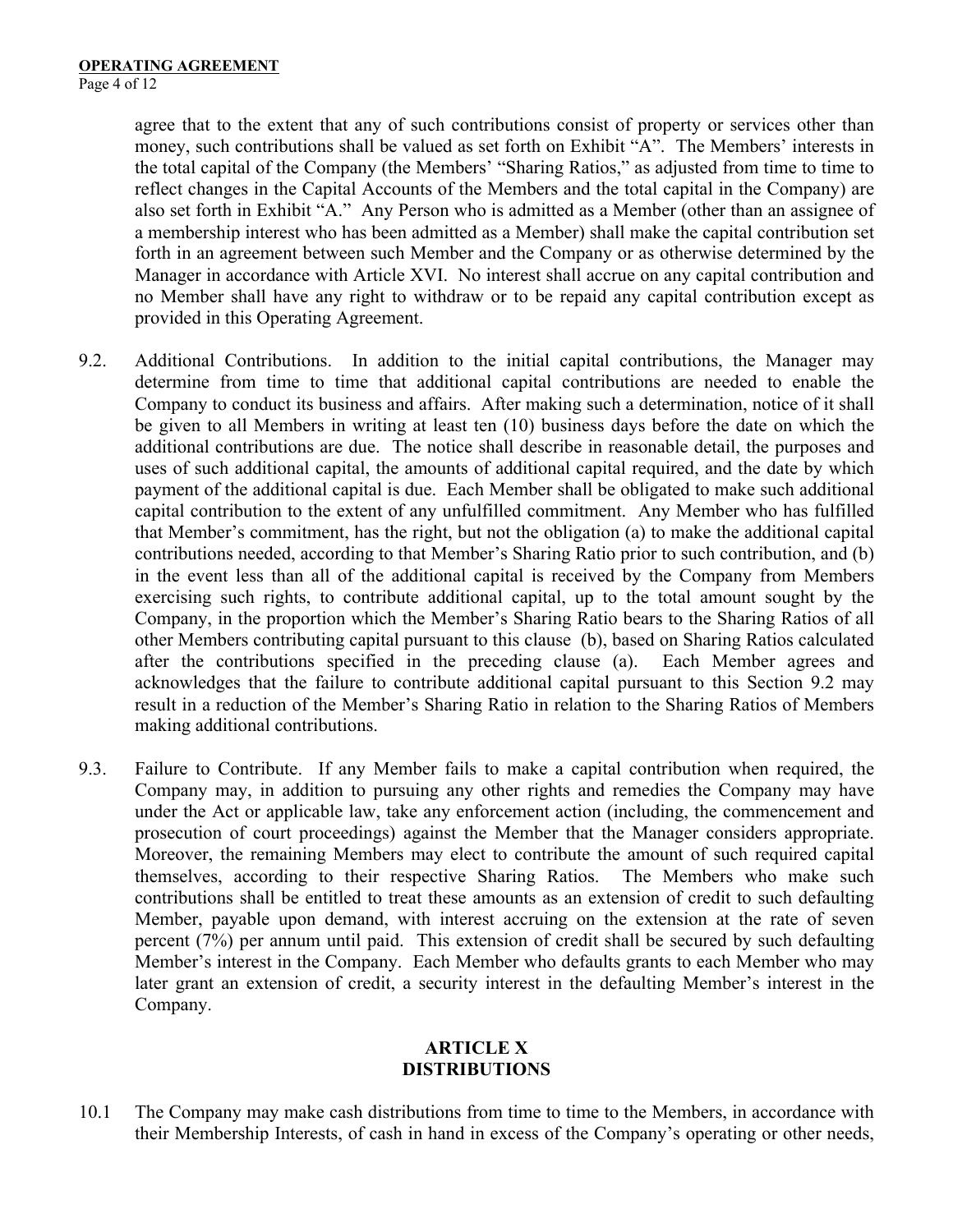as determined by the Manager and by Majority Approval of the Members. In addition, the Company shall use its best efforts to, no later than ninety (90) days after the end of each year, distribute cash in an amount equal to the excess of income and gain over expenses and losses of the Company for Federal income tax purposes times, for the year in question, a percentage equal to (a) the highest stated Federal income tax rate in effect from time to time for individuals plus (b) the highest stated Virgin Islands income tax rate in effect from time to time for individuals. All distributions shall be made pro rata in accordance with the Members' Membership Interests. All distributions shall be deemed to constitute a return of the recipient's capital contribution to the Company until all of such capital contribution has been returned, except as otherwise determined by Majority Approval.

10.2 If a Member ceases to be a Member for any reason (including, without limitation, death, resignation, bankruptcy, dissolution or a court declaration of incompetence) other than the assignment of its Interest, pursuant to Article XVII, in lieu of the distributions to which the former Member (or its successors) would otherwise be entitled to under the Act, the former Member (or its successors) shall instead be entitled to receive payment of the value of its Membership Interest as of the date it ceased to be a Member in ten equal annual installments payable on each anniversary of such date, with simple interest on the unpaid balance of such value at the annual rate of nine percent (9%) payable with each annual payment. Notwithstanding the foregoing, the Company shall be entitled to offset damages resulting from a wrongful voluntary withdrawal from the Company from distributions otherwise payable to the withdrawn Member as provided in this Article X.

## **ARTICLE XI ALLOCATIONS OF PROFITS AND LOSSES**

Each item of the Company's income, gain, loss, deduction or credit shall be allocated to each of the Members pro rata in accordance with their Membership Interests. The Manager may make interim distributions to the Members in accordance with their Membership Interests of the Company's cash on hand in excess of the Company's operating or other needs.

## **ARTICLE XII BOOKS, RECORDS AND ACCOUNTING**

- 12.1 Books and Records. The Company shall maintain complete and accurate books and records of the Company's business and affairs as required by the Act, and such books and records shall be kept at the Company's principal office.
- 12.2 Fiscal Year Accounting. The Company's fiscal year shall be the calendar year, and shall end on December 31 of each year. The particular accounting methods and principles to be followed by the Company shall be selected by the Manager from time to time.
- 12.3 Reports. The Manager shall provide reports concerning the financial condition and results of operation of the Company and the Capital Accounts of the Members to the Members in the time, manner and form as the Manager determines. Such reports shall be provided at least annually as soon as practicable after the end of each calendar year and shall include a statement of each Member's share of profits and other items of income, gain, loss, deduction and credit.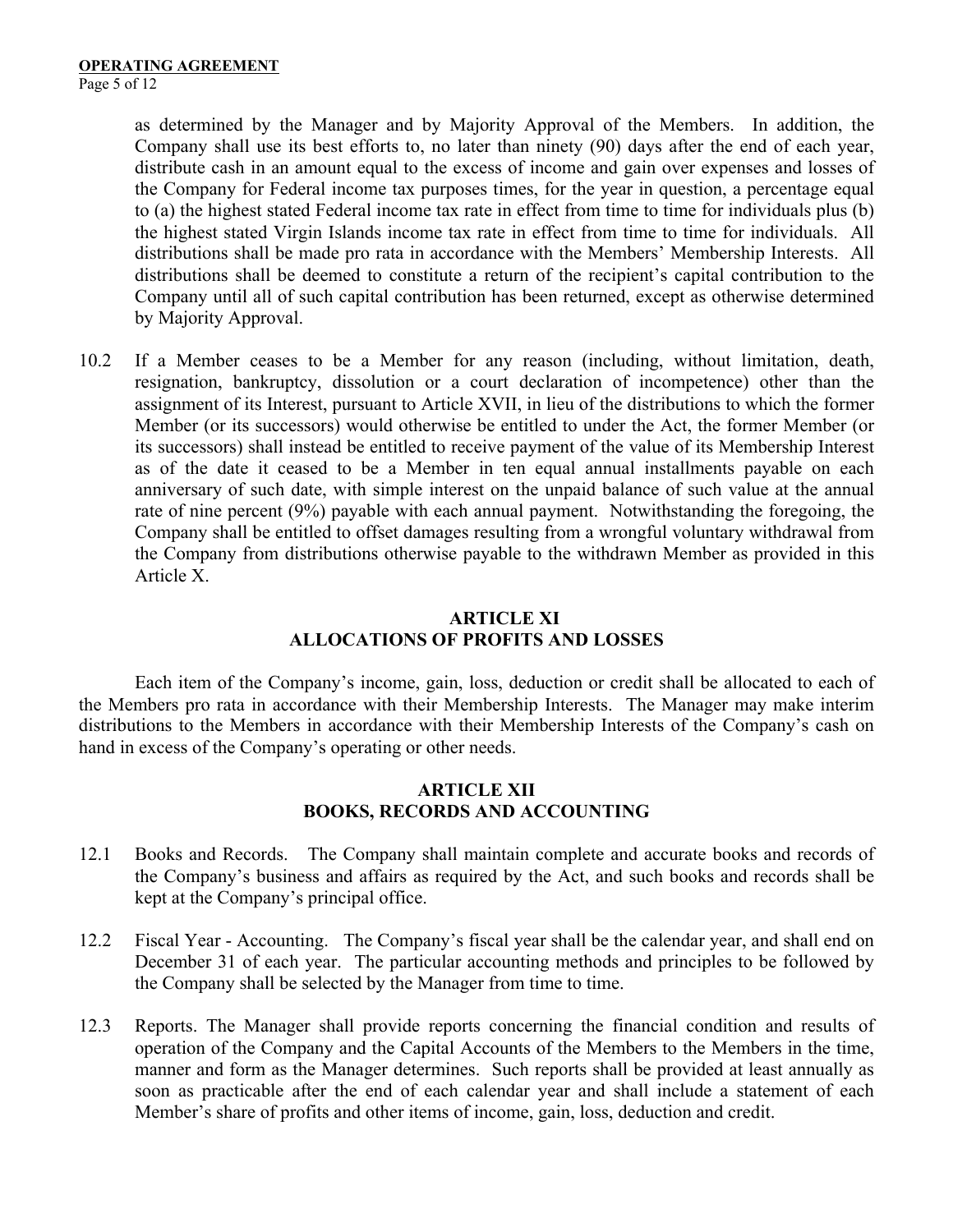Page 6 of 12

12.4 Member's Capital Accounts. The Company shall maintain separate capital accounts for each Member (each a "Capital Account"). Each Member's Capital Account shall reflect the Member's capital contributions and increases for the Member's share of any net income or gain of the Company. Each Member's Capital Account shall also reflect decreases for distributions made to the Member and the Member's share of any of the Company's losses and deductions.

# **ARTICLE XIII COMPANY FUNDS**

The funds of the Company shall be deposited in such bank, money market, brokerage, operating or other account or accounts, or invested in such interest-bearing or non-interest-bearing investments, as shall be designated by the Manager. All withdrawals from any such bank or other accounts shall be made by the authorized agent or agents of the Company as designated by the Manager. Company funds shall be separately identifiable from and not commingled with those of any other person.

## **ARTICLE XIV COMMITMENTS TO ST. JOHN COMMUNITY**

14.1. **Specific Commitments**. If and when the Company succeeds in entering into a new lease with the National Park Service and/or U.S. Department of Interior for the Caneel Bay resort property on St. John, and acquires operational control of such property, the Company will implement the following commitments for the benefit of the St. John community to the maximum extent feasible, and will uphold and honor such commitments throughout its operation of the property:

## **General:**

- Create an advisory board made up of local leaders
- Establish a profit-sharing community fund
- Provide expanded community access to the beach and resort facilities
- Develop a community center, hurricane shelter and an amphitheater

## **Boutique luxury eco-resort features:**

- Architecture will be designed to fit within the National Park
- Build to LEED Certification with sustainability principles incorporated into construction and ongoing operation, including solar power generation (Net Zero)
- Implement state of the art waste management and treatment and recycling
- Preserve the National Park and surrounding waters
- Promote health and wellness principles
- Address all environmental issues on-site in a comprehensive and transparent manner
- Provide locally grown farm-to-table food to resort guests and community
- Implement first-ever Blue Zone Resort

## **St. John community benefits:**

- Provide year-round local employment; base wages starting at \$20 per hour in 2021 (with cost of living increases to such base afterwards with profit-sharing
- Tribute to local cultural traditions and archeological resources, including the development of an on-resort heritage museum
- Percentage of profits will be donated to a Community Development Fund made up of leaders from key community organizations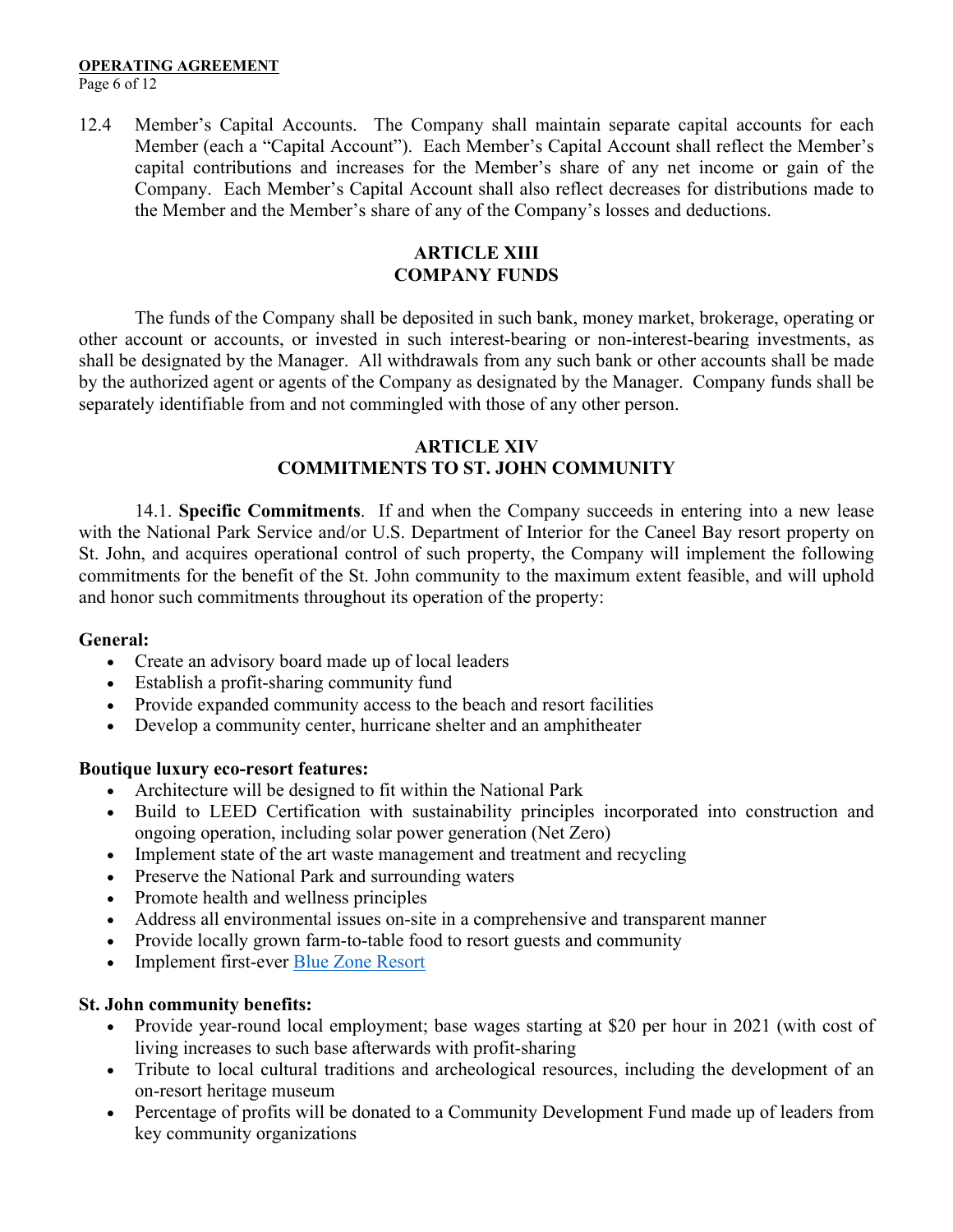Page 7 of 12

- Payment of a fair royalty to the US Virgin Island National Park
- Expand public access to Caneel Bay's beaches and facilities for the enjoyment of the community.
- Local arts and crafts marketplace available for vendors at resort
- Development of a community center, hurricane shelter and convention center
- On-site training for culinary & hotel administration in cooperation with University of the Virgin Islands

## **Additional support of local community:**

- No EDC benefits; payment of taxes to further support the US Virgin Islands economy
- Maximum transparency to the St. John community on all the Company's work and community initiatives as part of its continuing outreach
- The Company's commitment, as part of its business model, to fully consider the interests of all its stakeholders, including team members, the community and the natural environment along with customers and investors (see Section 14.2 below)
- Redevelopment of the Caneel Bay resort commencing as soon as possible and continuing to completion at the earliest feasible date, to maximize availability of jobs and other benefits to the community

14.2. **Implementation of stakeholder compass**. The Company will endeavor at all times to integrate the interests of all stakeholders listed below, using best efforts to address all of them together rather than just focusing on one group's interests, using the "stakeholder compass" for Caneel below as its fundamental business model:

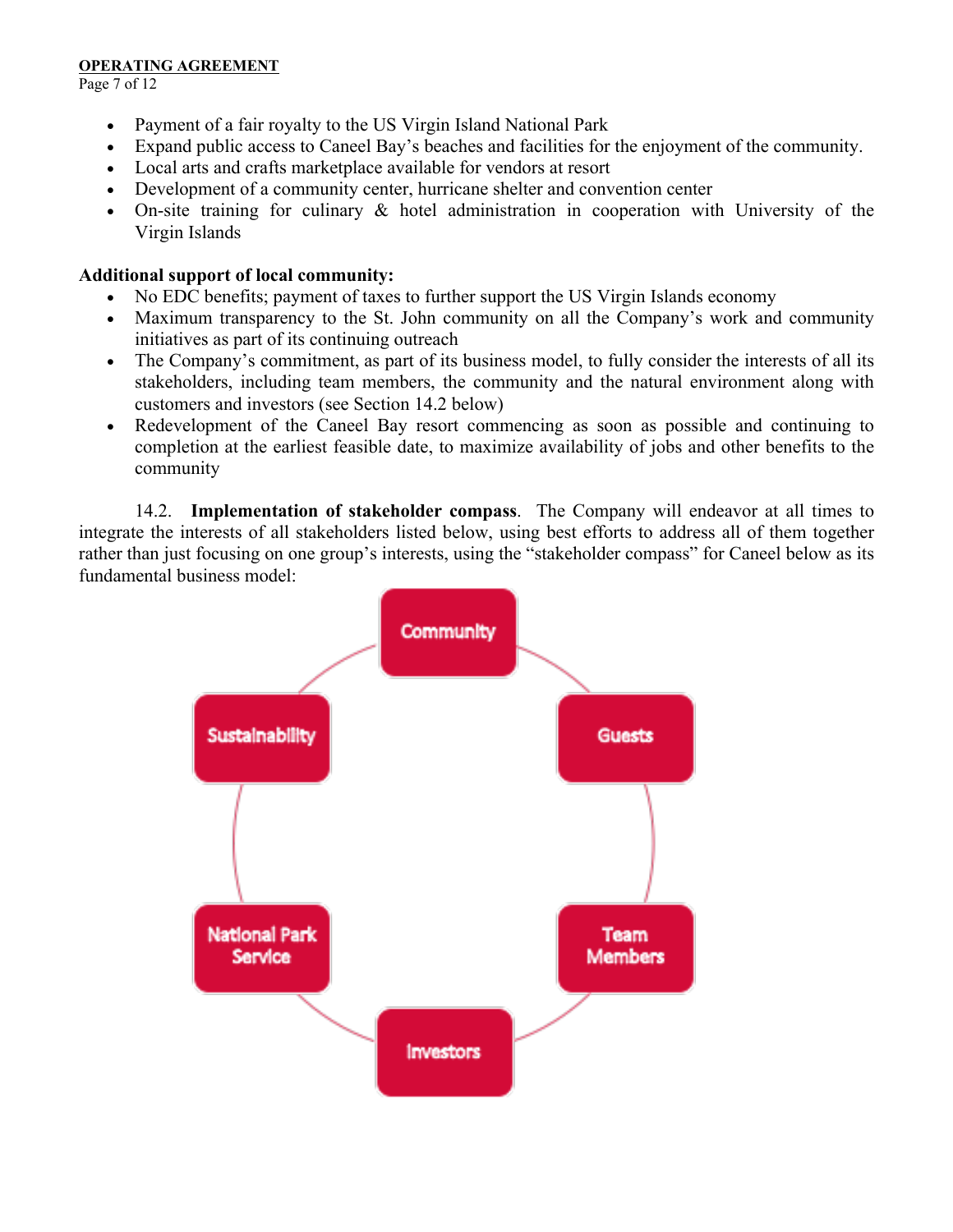## **ARTICLE XV RIGHTS AND DUTIES OF MEMBERS: RESIGNATION**

- 15.1 The Members shall have no personal liability whatever, whether to the Company, to any of the Members or to the creditors of the Company, for the debts of the Company or any of its losses.
- 15.2 Except as provided in Article XVII, no Member shall be permitted to resign voluntarily from the Company at any time. If a Member resigns voluntarily from the Company other than as provided in Article XVII, the Company shall be entitled to offset the damages resulting from such withdrawal against amounts otherwise distributable to the resigned Member pursuant to Article X.

# **ARTICLE XVI POWERS, RIGHTS AND DUTIES OF THE MEMBERS AND THE MANAGER**

- 16.1 No Member shall take any action on behalf of the Company unless the action is authorized expressly by this Agreement or has been approved by the Members in accordance with this Agreement. Any Member may act on behalf of the Company if authorized to do so by Majority Approval. If such approval was effected by approval in writing in lieu of a meeting of Members, each non-approving Member shall be provided by the approving Members with a copy of the action taken promptly after it is taken.
- 16.2 Any of the Members may call a meeting of Members upon written notice stating the place, date and time of the meeting and the purpose or purposes for which it is called. Such notice shall be delivered not less than ten nor more than sixty days before the date of the meeting by the Members called the meeting to each Member. At all meetings of Members, a Member may vote by written proxy executed by the member or its duly authorized attorney-in-fact. Such proxy shall be filed with the Manager before or at the time of the meeting. No proxy shall be valid longer than eleven months after the date of its execution, except as otherwise provided in the proxy. Voting on any question shall be by speech unless any Member shall demand that voting be by ballot.
- 16.3 The Company shall have at least one (1) Manager, whose powers and duties shall be limited to those provided expressly in this Agreement. In addition to any other powers granted expressly to the Manager elsewhere in this Agreement, the Manager shall have the power to (a) engage and compensate accountants, attorneys and other appropriate service providers to the Company (as well as employees of the Company), (b) provide such service providers with such assistance as they request in discharging their duties to the Company, (c) sign and file appropriate agreements with service providers, (d) serve as the "tax matters member" or "tax matters partner" of the Company for purposes of the Code, (e) make such filings as are necessary or appropriate to preserve the existence of the Company or qualify or renew the qualification of the Company to do business as a limited liability company in the Virgin Islands or elsewhere, (f) preside at meetings of the Members, (g) cause the Company to produce and retain at its registered office or principal place of business such documents and records as are required under the Act, (h) open and close bank, money market, brokerage, operating and other types of accounts on behalf of the Company and deposit, withdraw and otherwise deal with Company funds therein, (i) distribute to the Members copies of all amendments to this Agreement (including amendments to any Schedules or Exhibits hereto) and all other documents that are required to be distributed to Members hereunder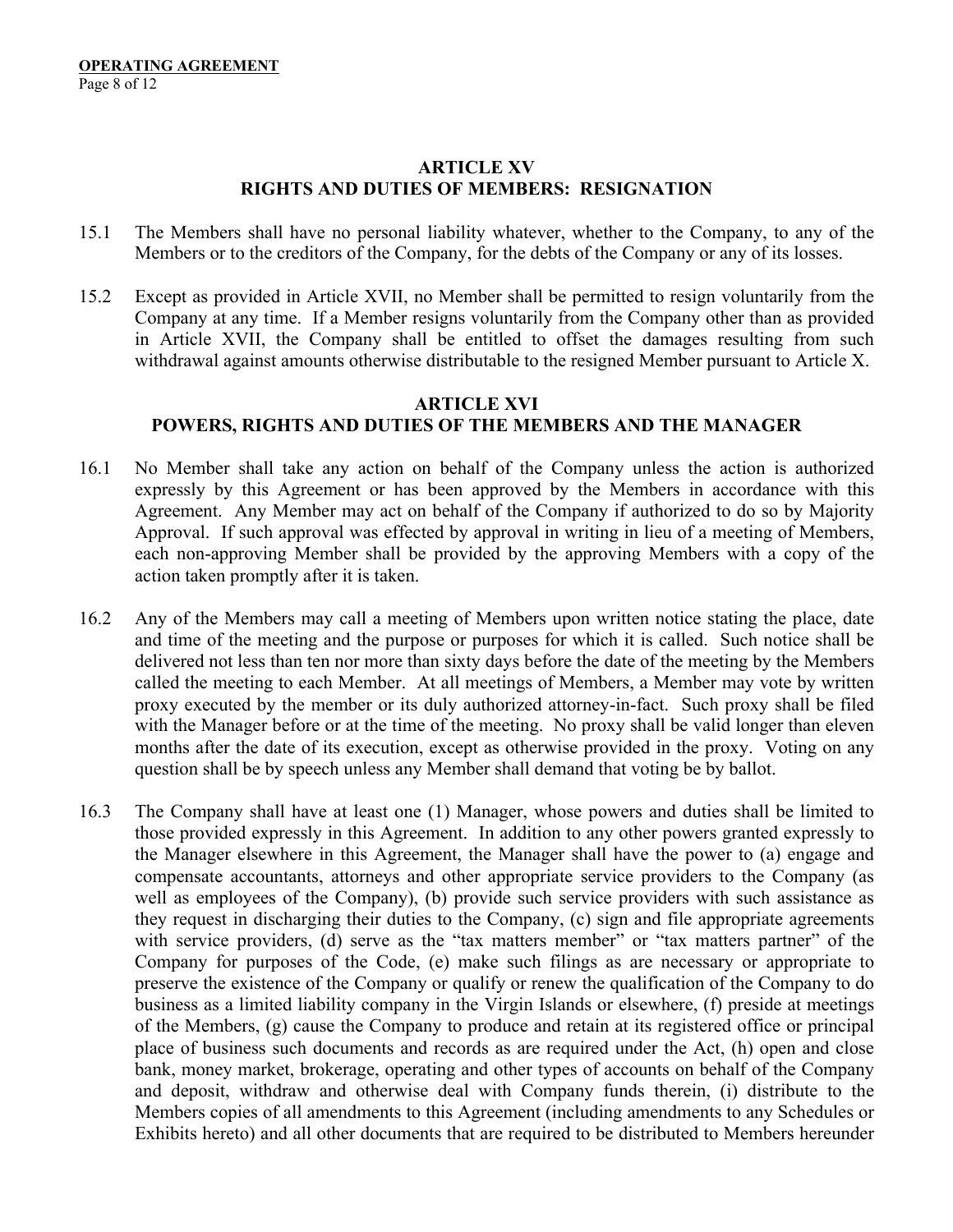or under the Act, (j) cause the Company to make distributions that are otherwise required or have been properly approved hereunder, (k) execute agreements to incur and/or refinance loans made to the Company, (l) execute such other documents, and take such other actions, as may be reasonably necessary to implement the foregoing powers or as otherwise reasonably believed to be in the best interests of the Company and (m) take any other actions approved by the Members from time to time. For its services as Manager, the Company shall reimburse the Manager for all expenses incurred on behalf of the Company and also shall pay the Manager annual compensation in such amount as the Members shall agree in writing. The initial Manager shall be VITAL INTERESTS LLC. The Manager may resign at any time and may be removed and replaced by Majority Approval. The Manager may delegate some or all of its responsibilities hereunder to another Member through a written delegation signed by such Member and the Manager and, without limiting the generality of this Section 16.3, may employ and compensate third parties in discharging its duties.

16.4 Neither a Member nor any partner, shareholder, officer, director, manager, employee or agent of a Member shall be liable, responsible or accountable in damages or otherwise to the Company or any Member for any action taken or failure to act on behalf of the Company within the scope of the authority conferred on the Member by this Agreement or by law unless such action or omission was performed or omitted fraudulently or in bad faith or as a result of willful or wanton misconduct. The Company shall be obligated to indemnify the Members, Manager and agents for all costs, losses, liabilities, and damages paid or accrued by such Member, Manager or agent in connection with the business of the Company to the fullest extent permitted by the laws of the Territory.

## **ARTICLE XVII TRANSFER OF MEMBERSHIP INTEREST**

- 17.1 A Member shall not voluntarily assign, sell, transfer, pledge or otherwise encumber its Membership Interest, or any portion thereof, without Majority Approval. In case of any permitted transfer, the instrument of transfer shall be in form and substance satisfactory to counsel to the Company. The Company shall not be obligated to make distributions or allocations of tax incidents to or otherwise recognize the transferee of an Interest unless and until the Company has received copies of documents evidencing such transfer (whether voluntary or involuntary) in form satisfactory to its counsel.
- 17.2 Unless otherwise agreed by the transferee and transferor of a Membership Interest, the transferee shall automatically be admitted as a Member to the extent of the transferred Membership Interest.
- 17.3 Notwithstanding the foregoing, no voluntary sale or assignment of a Membership Interest may be made if the sale or assignment would result in the termination of the Company under the Code, and no such sale or assignment may be made unless the Company receives an opinion of counsel, satisfactory in form and substance to counsel to the Company, to the effect that the transfer is covered by proper exemptions from registration under applicable securities laws; provided, that the requirement of such opinion may be waived by the Manager or with Majority Approval.

## **ARTICLE XVIII CAUSES OF DISSOLUTION OF THE COMPANY**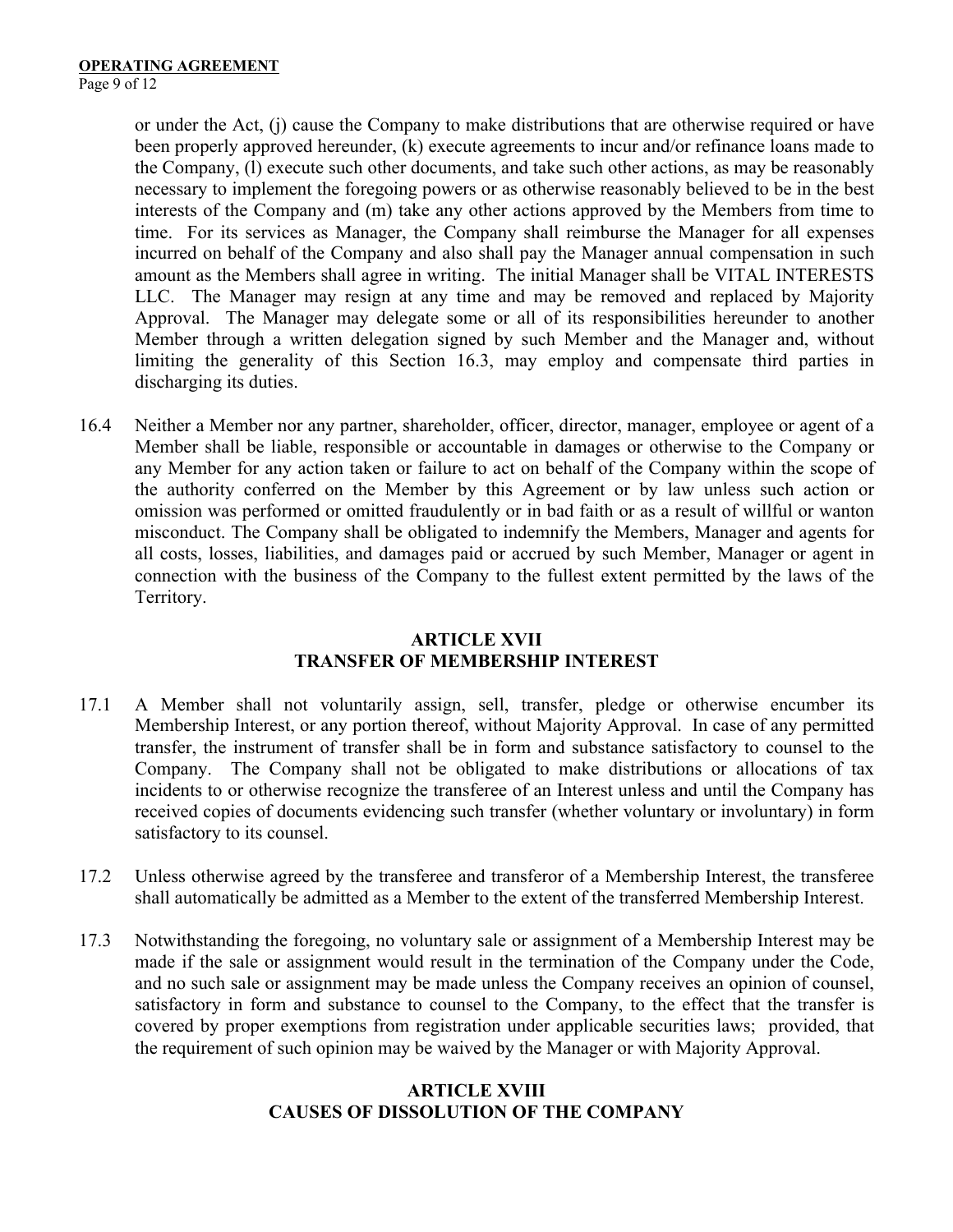Page 10 of 12

- 18.1 The happening of any of the following events shall work an immediate dissolution of the Company:
	- a) the disposition of all or substantially all of the assets of the Company other than cash and marketable securities;
	- b) approval in writing by a majority of the Members or approval by such number of Members voting at a meeting; or
	- c) the expiration of the term of the Company as provided in Article VI of this Agreement.
- 18.2 Without limiting the generality of the foregoing, the death, retirement, bankruptcy, court declaration of incompetence with respect to, or dissolution of; a Member, or the occurrence of any other event that terminates the continued membership of a Member, shall not precipitate the dissolution of the Company.

## **ARTICLE XIX ADDITIONAL PROVISIONS CONCERNING DISSOLUTION OF THE COMPANY**

- 19.1 In the event of the dissolution of the Company for any reason, a liquidator or a liquidating committee selected with Majority Approval shall wind up the affairs of the Company or, in the absence of and pending such selection, the Manager may so act. The Members shall continue to share distributions, profits and losses during the period of liquidation in the same proportion as before the dissolution. The liquidator or liquidating committee shall have the full right and unlimited discretion to determine the time, manner and terms of any sale or sales of Company property pursuant to such liquidation, subject to any limitations determined by Majority Approval when the liquidator or liquidating committee was appointed. The liquidator or liquidating committee shall be entitled to receive such compensation in connection with the winding up of the Company as is determined by Majority Approval.
- 19.2 Following the payment of all debts and liabilities of the Company and all expenses of liquidation, and subject to the right of the liquidator and liquidating committee to set up such reserves as it may deem reasonably necessary for any contingent or unforeseen liabilities or obligations of the Company (any remainder of which shall be distributed as provided below when the liquidator or liquidating committee determines that such reserves are no longer required), the proceeds of the liquidation and any other funds of the Company shall be distributed; (a) first, to Members for the return of their contributions; (b) second, to former Members for distributions owed on account of their Interests as provided herein; and (c) third, to the Members pro rata in accordance with their Membership Interests.
- 19.3 Each Member shall look solely to the assets of the Company for all distributions with respect to the Company and for the return of its capital contribution and shall have no recourse therefore against any other Member. The Members shall not have any right to demand the return of their capital contributions to the Company prior to dissolution and termination of the Company.
- 19.4 Upon the completion of winding up of the Company, the Manager (or, if the Manager shall fail to act, any Member with Majority Approval) shall have the authority to execute and record Articles of Dissolution for the Company, as well as any and all other documents required to terminate the Company.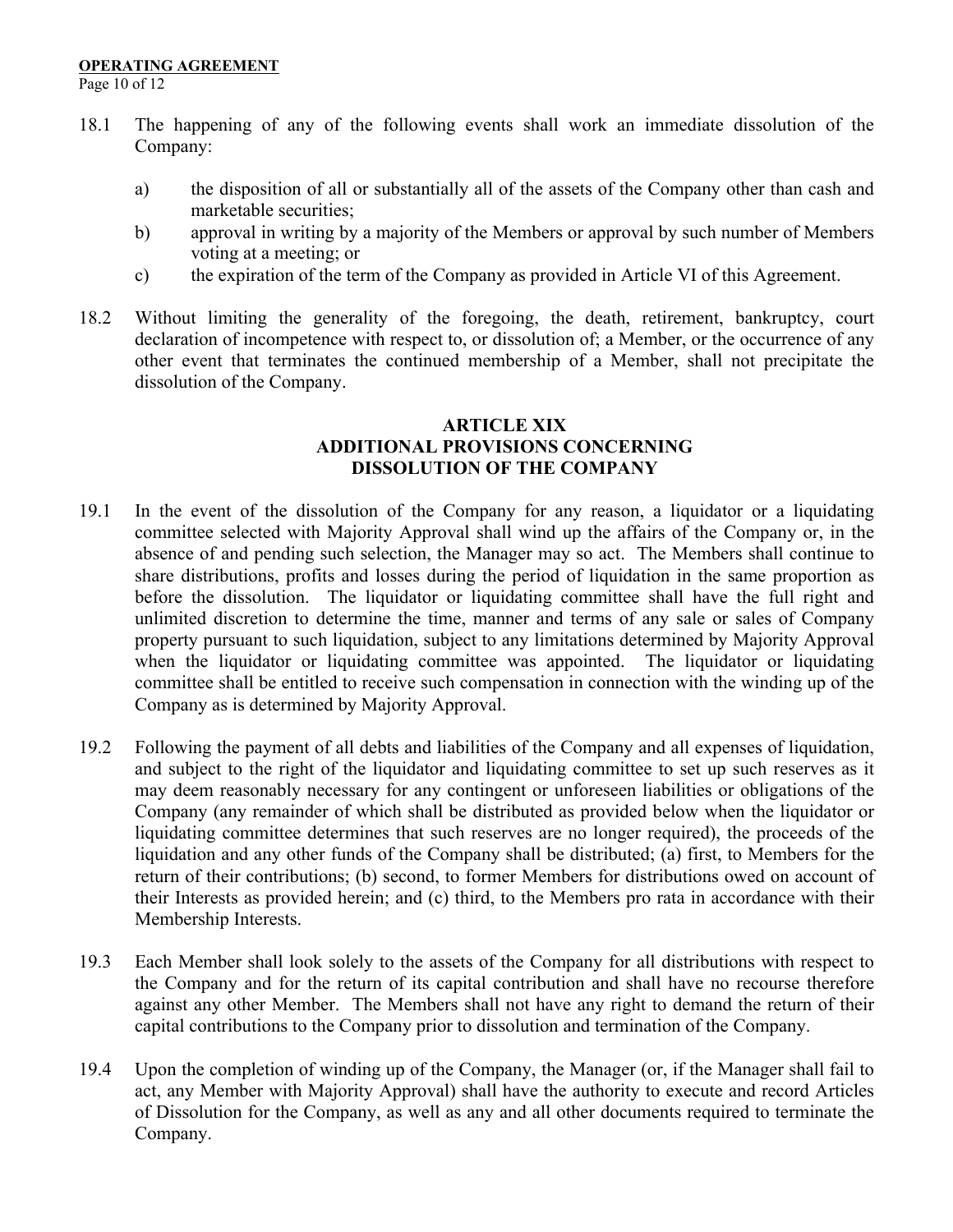# **ARTICLE XX NOTICES**

All notices and demands required or permitted under this Agreement shall be in writing and may be sent by U.S. mail, certified or registered mail, postage prepaid, overnight courier or personal delivery to the Members at their addresses as shown from time to time on the records of the Company. Any Member may specify a different address by notifying the Manager in writing of such different address. Such notices shall be deemed given three business days after mailing, the business day after deposit with an overnight courier for next business day delivery or when delivered in person, as the case may be.

## **ARTICLE XXI ADMISSION OF NEW MEMBERS; AMENDMENT OF AGREEMENT**

- 21.1 New Members may be admitted to the Company with Majority Approval on such terms and conditions as are determined with Majority Approval; provided, that no admission that would reduce the Membership Interest of a Member on any basis other than pro rata in accordance with the Membership Interests of all Members may be effected without the consent of the affected Member.
- 21.2 This Agreement may be amended with Majority Approval; provided, that no amendment that would reduce the Membership Interest of a Member on any basis other than pro rata in accordance with the Membership Interests of all Members may be effected without the consent of the affected Member.

## **ARTICLE XXII MISCELLANEOUS**

- 22.1 This Agreement constitutes the entire agreement between the parties relating to the subject matter hereof. It supersedes any prior agreement or understandings between them relating to the subject matter hereof, and it may not be modified or amended in any manner other than as set forth herein.
- 22.2 This Agreement and the rights of the parties hereunder shall be governed by and interpreted in accordance with the internal laws of the United States Virgin Islands with regards to conflicts of law principles.
- 22.3 Except as herein otherwise specifically provided, this Agreement shall be binding upon and inure to the benefit of the parties and their legal representatives, heirs, administrators, executors, successors and assigns.
- 22.4 Captions contained in this Agreement are inserted only as a matter of convenience and in no way define, limit or extend the scope or intent of this Agreement or any provision thereof.
- 22.5 If any provision of this Agreement, or the application of such provision to any person or circumstance, shall be held invalid, the remainder of this Agreement, or the application of such provision to persons or circumstances other than those to which it is held invalid, shall not be affected thereby.